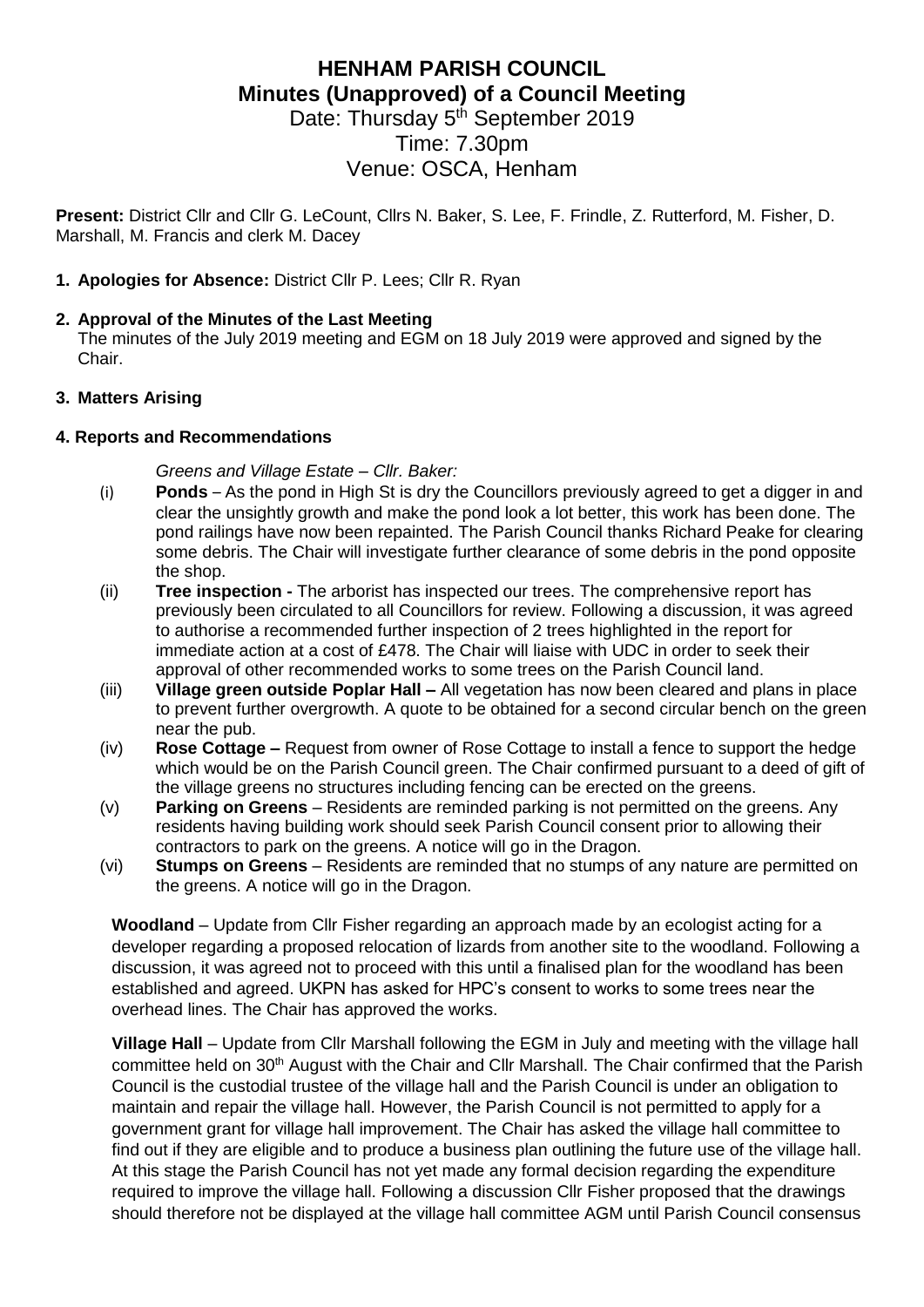with the village hall committee has been obtained regarding the future of the village hall. Seconded by Cllr Lee. Three voted in favour and 4 against with 1 abstention.

**Speedwatch** – update from Cllr Frindle. The speedwatch campaign is back up and running. Any new volunteers are always welcome and should contact Cllr Frindle for details.

**Cemetery plots –** A person from another village has requested a plot in the village cemetery. Following a discussion this was agreed.

**PCSO –** A new recruit has nearly completed their induction training. All residents are encouraged to engage with the PCSO when he/she arrives to work in the village. Henham has been allocated 25% of the PCSO's time.

#### *(ii) Finance*

| <b>Receipts</b>                               |                                                         |          |            |          |  |  |  |
|-----------------------------------------------|---------------------------------------------------------|----------|------------|----------|--|--|--|
| From Whom                                     | <b>Description</b>                                      | Amount   |            |          |  |  |  |
| SOV 100 Club                                  | June draw                                               | £395.00  |            |          |  |  |  |
| <b>HMRC</b>                                   | VAT refund                                              | £6000.02 |            |          |  |  |  |
| Whitehead & Day                               | Headstone fees                                          | £90.00   |            |          |  |  |  |
|                                               |                                                         |          |            |          |  |  |  |
| To Whom                                       | Description                                             | Amount   | <b>VAT</b> | Total    |  |  |  |
| (Invoice no.)                                 |                                                         |          |            |          |  |  |  |
| M. Dacey                                      | Clerk's salary (July)                                   | £386.31  | £0.0       | £386.31  |  |  |  |
| <b>RCCE</b>                                   | Membership renewal                                      | £60.50   | £12.10     | £72.60   |  |  |  |
| <b>SSE</b>                                    | Membership renewal and donation                         | £500.00  | £0.0       | £500.00  |  |  |  |
| Simon Lee                                     | Refund for Just Giving donation (Mind)                  | £101.00  | £0.0       | £101.00  |  |  |  |
| Pat Doughty                                   | Village furniture repairs                               | £400.00  | £0.0       | £400.00  |  |  |  |
| Treecology (01040)                            | Cemetery hedge cut                                      | £350.00  | £0.0       | £350.00  |  |  |  |
| M. Dacey                                      | Clerk's salary (August)                                 | £386.31  | £0.0       | £386.31  |  |  |  |
| <b>Uttlesford District</b><br>Council (72005) | Admin fees for uncontested election                     | £115.35  | £0.0       | £115.35  |  |  |  |
| Railton TPC Ltd<br>(1918)                     | Transport advice re 16 houses<br>Chickney Road planning | £354.45  | £0.0       | £354.45  |  |  |  |
| P. Knott (60535)                              | Grass cut 15/7 & 29/7                                   | £870.00  | £0.0       | £870.00  |  |  |  |
| Gardner Planning<br>Ltd (060.2)               | 16 houses Chickney Road planning<br>advice              | £300.00  | £60.00     | £360.00  |  |  |  |
| <b>Gardner Planning</b><br>Ltd (039.6)        | Local Plan planning advice                              | £2410.80 | £482.16    | £2892.96 |  |  |  |
| L. Beresford (3)                              | Village window and signage cleaning                     | £40.00   | £0.0       | £40.00   |  |  |  |
| Jonathan Leech<br>$(19-08-566)$               | Road Repairs Billys Barn                                | £450.00  | £90.00     | £540.00  |  |  |  |
| Jonathan Leech<br>$(19-08-565)$               | Road Repairs Church Road                                | £1300.00 | £260.00    | £1560.00 |  |  |  |
| <b>JRB Enterprise Ltd</b><br>(20125)          | Dog poo bags                                            | £58.04   | £11.61     | £69.65   |  |  |  |
| <b>PM Land Limited</b><br>(0000032)           | Village Hall project management fees<br>(July)          | £420.00  | £84.00     | £504.00  |  |  |  |
| ThinkTrees Ltd<br>(000523)                    | Tree inspection report                                  | £1400.00 | £0.0       | £1400.00 |  |  |  |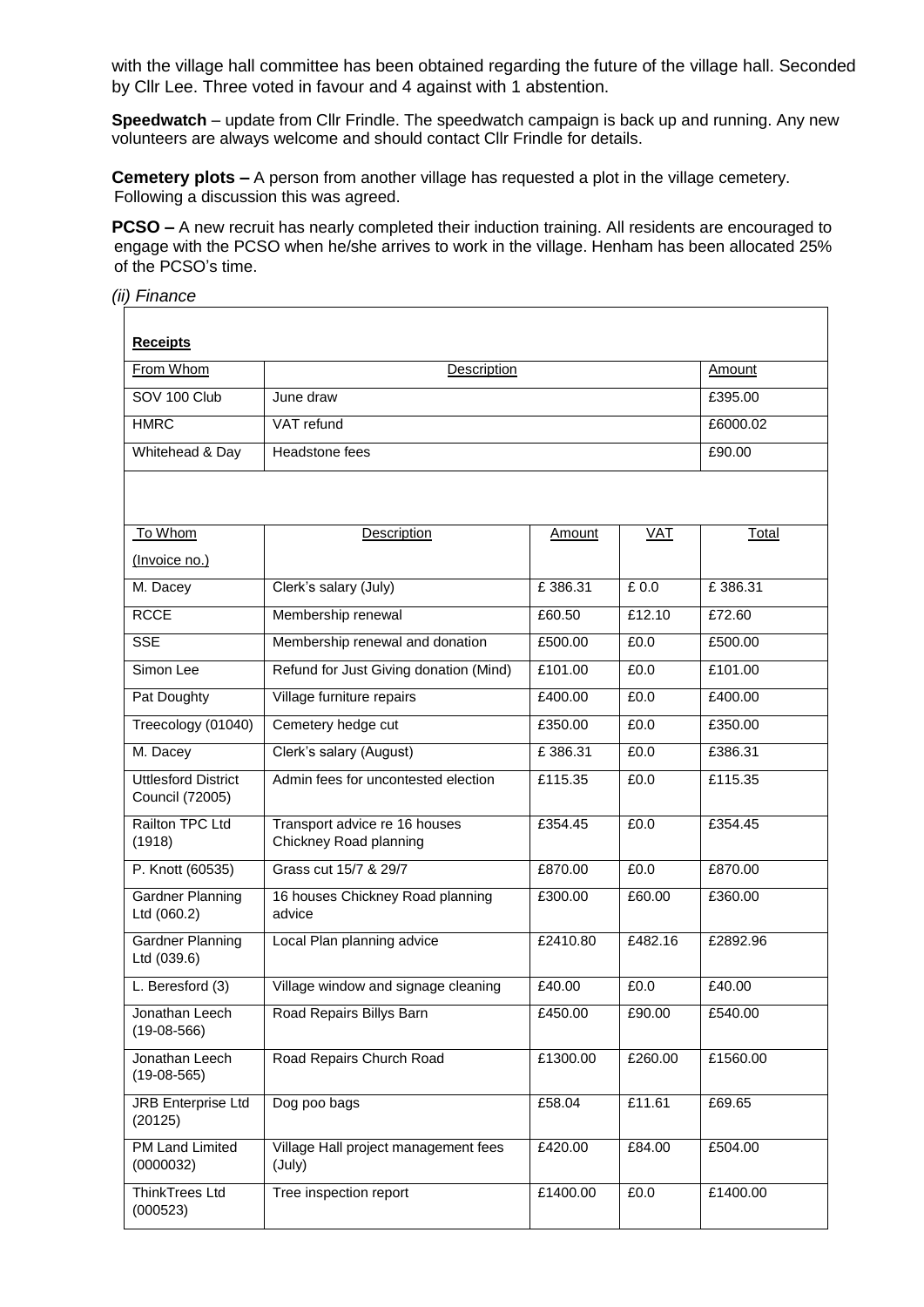| P. Knott (60567) | Grass cut 8-9/8 & 21/8 | £870.00 | £0.0 | £870.00 |
|------------------|------------------------|---------|------|---------|

#### **Treasury Management Investment Policy and Strategy 2018/19 – Cllr Fisher – nothing to report.**

It was agreed the Clerk is to be awarded one month's salary bonus.

**AGAR 2018-19** –The auditors have now requested confirmation that the 2018 risk assessment policy (previously circulated to councillors) has been reviewed and approved by the full council in order to provide a positive response to Section 1 Assertion 5 of the AGAR part 3. Cllr Fisher proposed and Cllr Frindle seconded approval of the 2018 risk assessment policy. This was agreed nem con.

The higher level Audit has now been approved by the External Auditors and the Conclusion of Audit Notice has been displayed on the notice board and website. The Parish Council thanks Trevor Judd, our internal auditor, for his assistance.

To avoid any issues with next year's audit, confirmation is required that the 2019 risk assessment policy (previously circulated to councillors) has been reviewed and approved by the full council in order to provide a positive response to Section 1 Assertion 5 of the AGAR part 3. Cllr Fisher proposed and Cllr Frindle seconded approval of the 2019 risk assessment policy. This was agreed nem con.

**Nationwide Account** – This has been renewed with a higher interest rate of 1.10%. Last year's interest was £1,936.62.

**Lloyds Bank accounts** – The Chair, Cllr Fisher and clerk have agreed to close two Lloyds bank accounts which are about to incur regular admin charges. The clerk has completed the necessary paperwork with the Chair. The Lloyds bond will remain open.

**Henham Parish Council Receipts and Expenditure** - Records for Quarter 4 of 2018-2019 and Quarter 1 of the 2019-2020 financial year were previously given to Cllr Fisher for review.

**VAT Reclaim** – £6002.02 was refunded to Henham Parish Council by HMRC on 12 July 2019.

#### *(vii) Planning and Developments*

#### **Applications:**

- **UTT/19/1606/HHF** proposed Erection of single storey side/rear extension, Caldecote High Street
- **UTT/19/1431/FUL** proposed Extension to and alterations to church, Saint Marys Church Church **Street**
- **UTT/19/1824/HHF** proposed new roof to side and changes to fenestration. Elm Cottage Pledgdon Green
- **UTT/19/1825/LB** proposed new roof to side, changes to fenestration and internal alterations including bathroom and en-suite refurbishment and washroom proposed to first floor redundant store, Elm Cottage Pledgdon Green
- **UTT/19/1777/FUL** Brick End Broxted (renewed traveller site application) HPC have been liaising with Broxted Parish Council and have objected to this renewed application.
- **FAIRFIELD: UTT/17/3573/OP Land to The North West of Henham Road RECONSULTATION–** Henham Parish Council strongly opposes this development of 350 houses and will challenge the reconsultation which was submitted by Fairfield in mid July 2019. UDC has agreed to an extension to the deadline for responses to 23 September. A constructive a meeting with JPCSG was held on 3<sup>rd</sup> September to consider a joint response. Advice to residents will be provided shortly via the website, emails and Facebook– all residents are encouraged to object to the application.

#### **Breaches:**

• **Hill Top Yard (UTT/15/0623 – Enforcement – timing of lighting system) –** The Parish Council continues to monitor any other ongoing breaches of the planning conditions. District Cllr Lees has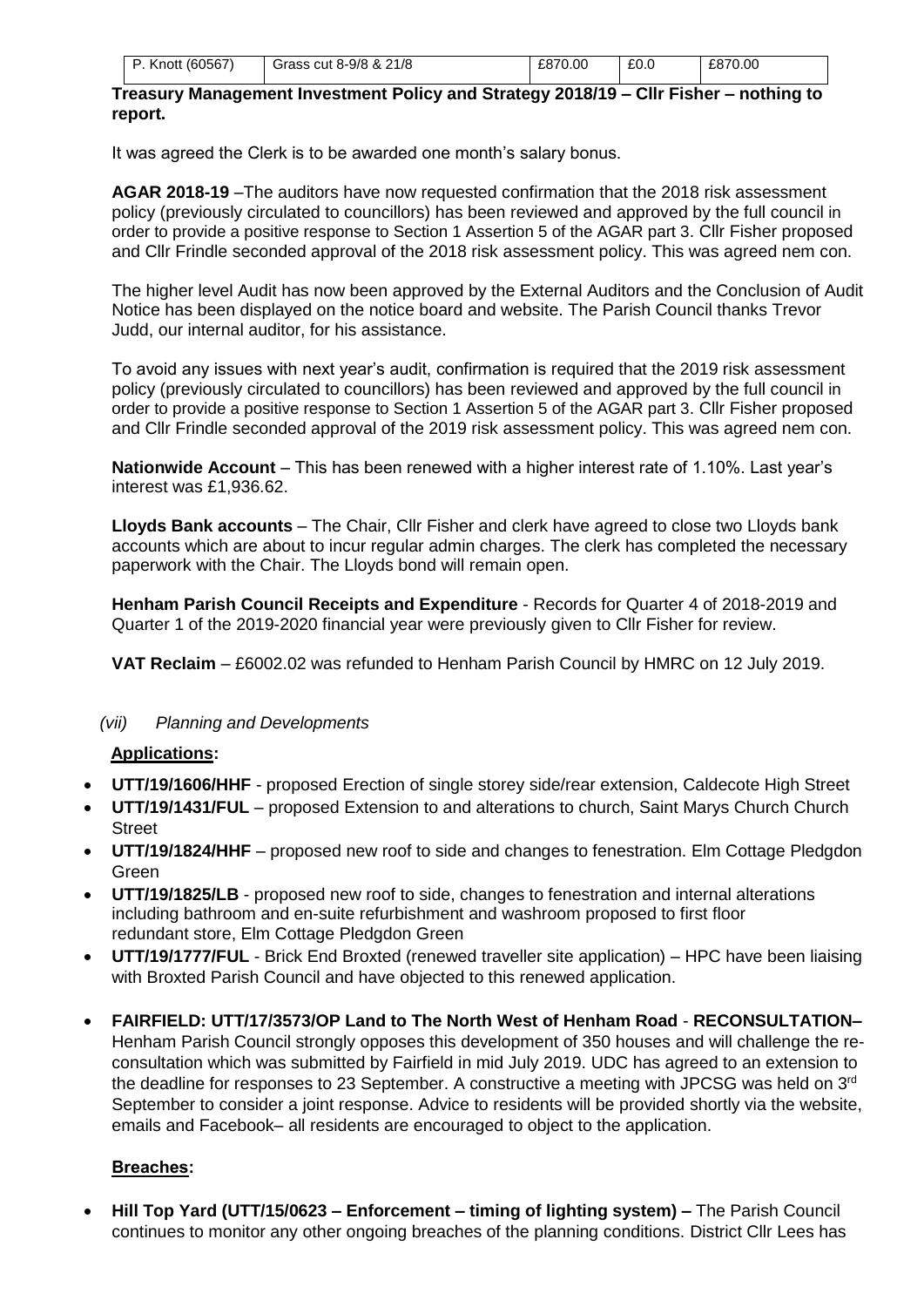chased up the breach. UDC has confirmed this has now been logged as a new investigation. The reference number is ENF/19/0077/C.

#### • **Appeals: none**

#### • **Decisions:**

**UTT/19/0293/FUL** - Land to the North of Chickney Road, HENHAM CM22 6BB (16 houses) - Cllrs Fisher and Lee attended, Cllr Lee and our traffic consultant spoke on behalf of HPC. The decision was refused 8:4 which is excellent news.

*(iv) Highways –* **UPDATE from Cllr LeCount :**

Hall Road Henham The Henham Parish Council agreed to pay for the installation of a 40mph buffer zone at this site – *ECC have sent designs to the Parish Council for review. ECC will be sending the construction costs to the Parish Council for approval prior to commencing the works.*

Blocked drains in Old Mead Road - *A new online application has been applied for by Cllr LeCount*

School Parking at Pimletts and Carters Lane, Henham –*The request for double yellow lines in the vicinity of the school would need to be made to the North Essex parking Partnership and will need Cllr Gooding's support as the relevant County Member.* 

Closure of Hall Road, Elsenham (Abbotford Bridge) - for bridge repairs commenced in May and the road will be closed for between 4 – 6 months (depending on weather conditions). The division has caused major problems in Pledgdon Green*. Therefore a permit to reduce the speed through the village to a temporary 20 mph hass been submitted. This been agreed (6 June) and will come into force in the next two weeks. Cllr LeCount will then ask Essex Police to enforce the reduced speed limit, and when Hall road is reopened, Cllr LeCount will request that the temporary 20 mph becomes a permanent fixture. New signage to stop HGVs and none residents using Pledgdon Green village as a short cut has been erected.*

**Residents are encouraged to also report any matters to Essex Highways direct via the Essex Highways web site [www.essex.gov.uk/highways](http://www.essex.gov.uk/highways) (details also on the Henham Website), as the more people who complain regarding Highways matters the more likely something will get done.**

#### **5. Correspondence**

Sent/Received: None.

Planning Applications - see 4(iii) above

• Clerk – approximately 200 emails in July 2019 and 100 emails in August.

#### **6. Waste and Minerals Development Issues - Nothing to report.**

**7. Stop Stansted Expansion** – Thank you letter received from SSE regarding our donation. SSE, Parish & Town Council Liaison Group for Wednesday 18th September. This will be held in Great Easton village hall, The Endway, Great Easton, Dunmow CM6 2HF starting at 8pm. Cllr Rutterford to attend.

#### **8. Governance** – Nothing to report.

**9. Local Plan** – The Stage 1 hearing sessions have been heard at UDC.

#### **10. Henham SOV 100 Club draw Cllr. Fisher –**

#### **July Draw**

Cllr Frindle conducted the draw on behalf of the Henham SOV 100 Club. [He] drew from a black bag containing 150 lottery balls. The winning numbers were: